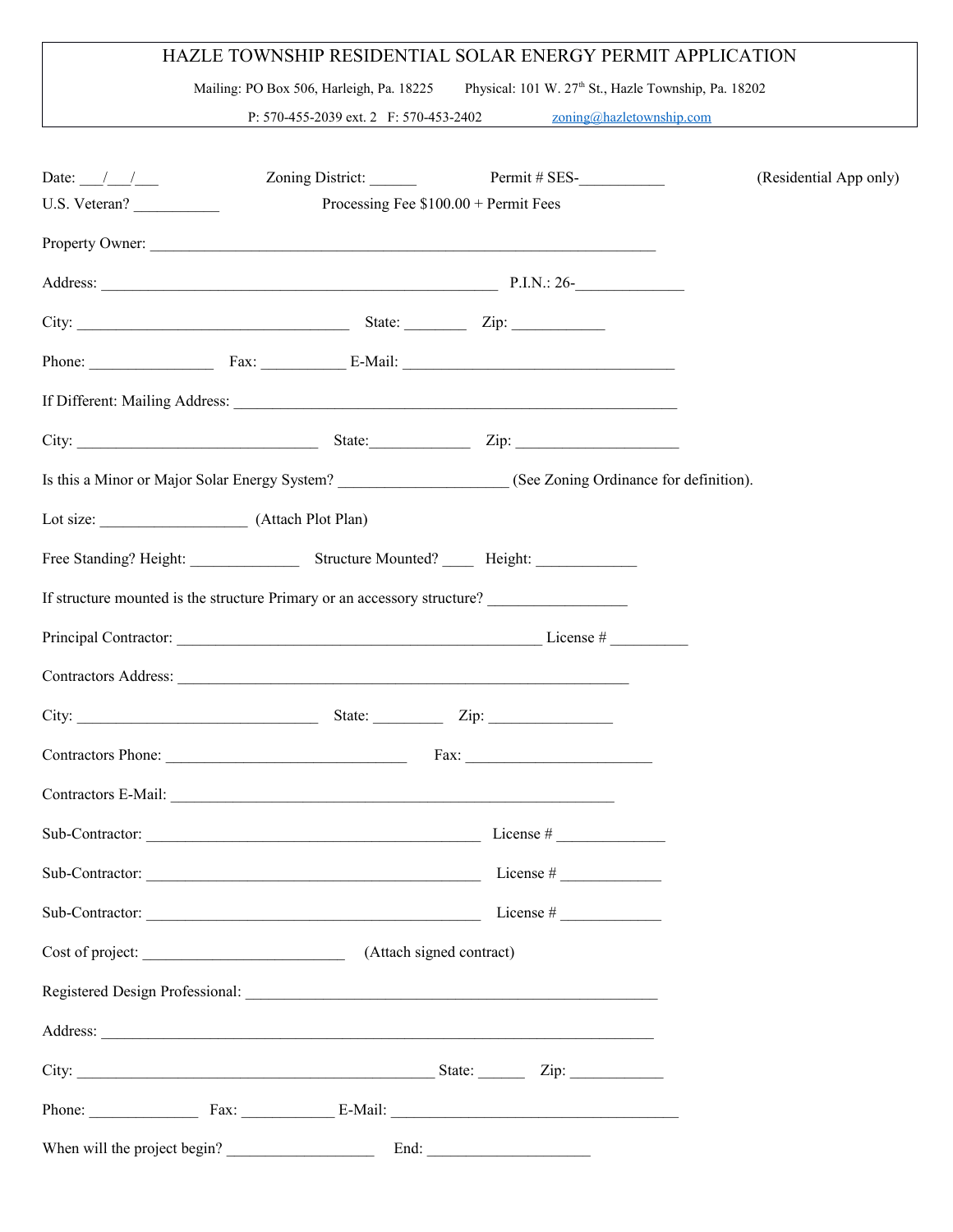| Will there be any demolition associated with the project?                                                                                                                                                                                                                                                                                                                                                                                                                                                                                                                                                                                                                                                                                        |
|--------------------------------------------------------------------------------------------------------------------------------------------------------------------------------------------------------------------------------------------------------------------------------------------------------------------------------------------------------------------------------------------------------------------------------------------------------------------------------------------------------------------------------------------------------------------------------------------------------------------------------------------------------------------------------------------------------------------------------------------------|
|                                                                                                                                                                                                                                                                                                                                                                                                                                                                                                                                                                                                                                                                                                                                                  |
|                                                                                                                                                                                                                                                                                                                                                                                                                                                                                                                                                                                                                                                                                                                                                  |
|                                                                                                                                                                                                                                                                                                                                                                                                                                                                                                                                                                                                                                                                                                                                                  |
| the control of the control of the control of the control of the control of                                                                                                                                                                                                                                                                                                                                                                                                                                                                                                                                                                                                                                                                       |
| Description of building use:                                                                                                                                                                                                                                                                                                                                                                                                                                                                                                                                                                                                                                                                                                                     |
| Residential: Accessory:                                                                                                                                                                                                                                                                                                                                                                                                                                                                                                                                                                                                                                                                                                                          |
| Historic District?                                                                                                                                                                                                                                                                                                                                                                                                                                                                                                                                                                                                                                                                                                                               |
| If proposed in a Historic District, a certificate of appropriateness may be required by the Municipality.                                                                                                                                                                                                                                                                                                                                                                                                                                                                                                                                                                                                                                        |
|                                                                                                                                                                                                                                                                                                                                                                                                                                                                                                                                                                                                                                                                                                                                                  |
| The applicant hereby certifies that all information on this application is correct and the work will be completed in accordance with the<br>approved construction documents and PA Act 45 (Uniform Construction Code) and any additional approved building code requirements<br>adopted by the Municipality. The property owner and applicant assume the responsibility to locate all property lines, set back areas,<br>easements, rights-of-way, flood areas, and any third party approvals for this project. Issuance of a permit and approval of construction<br>documents shall not be construed as authority to violate, cancel or set aside any provisions of the codes or ordinances of the Municipality or<br>any other governing body. |
| The applicant certifies that he/she understands all the applicable codes, ordnances and regulations pertaining to this application.<br>Application shall be made by the owner, or lessee of the property/building/structure or agent of either, or by the registered design profession<br>employed in connection with the proposed work.                                                                                                                                                                                                                                                                                                                                                                                                         |
| I certify that the code administrator or the code administrators authorized representative shall have the authority to enter areas covered by<br>such permit at any reasonable hour to enforce the provisions of the code(s) applicable to such permit.                                                                                                                                                                                                                                                                                                                                                                                                                                                                                          |
| THE UNDERSIGNED APPLICANT UNDERSTANDS THAT FALSE STATEMENTS HEREIN ARE MADE SUBJECT TO THE<br>CRIMINAL PENALTIES OF 18 Pa. C.S.A. §4904 RELATING TO UNSWORN FALSIFICATION TO AUTHORITIES. THIS APPLIES<br>TO FALSE STATEMENTS MADE ANYWHERE ON ANY PAGE OF THIS APPLICATION.                                                                                                                                                                                                                                                                                                                                                                                                                                                                     |
| I HAVE READ AND UNDERSTAND ALL OF THE SATEMENTS MADE IN THIS APPLICATION AND HAVE DISCUSSED ANY<br>QUESTIONS WITH THE ISSUING OFFICER.                                                                                                                                                                                                                                                                                                                                                                                                                                                                                                                                                                                                           |

 $\mathcal{L}_\text{max} = \mathcal{L}_\text{max} = \mathcal{L}_\text{max} = \mathcal{L}_\text{max} = \mathcal{L}_\text{max} = \mathcal{L}_\text{max} = \mathcal{L}_\text{max} = \mathcal{L}_\text{max} = \mathcal{L}_\text{max} = \mathcal{L}_\text{max} = \mathcal{L}_\text{max} = \mathcal{L}_\text{max} = \mathcal{L}_\text{max} = \mathcal{L}_\text{max} = \mathcal{L}_\text{max} = \mathcal{L}_\text{max} = \mathcal{L}_\text{max} = \mathcal{L}_\text{max} = \mathcal{$ 

Signature of Owner or Authorized Agent Print Name of Owner or Authorized Agent

Date:  $\frac{1}{\sqrt{2\pi}}$